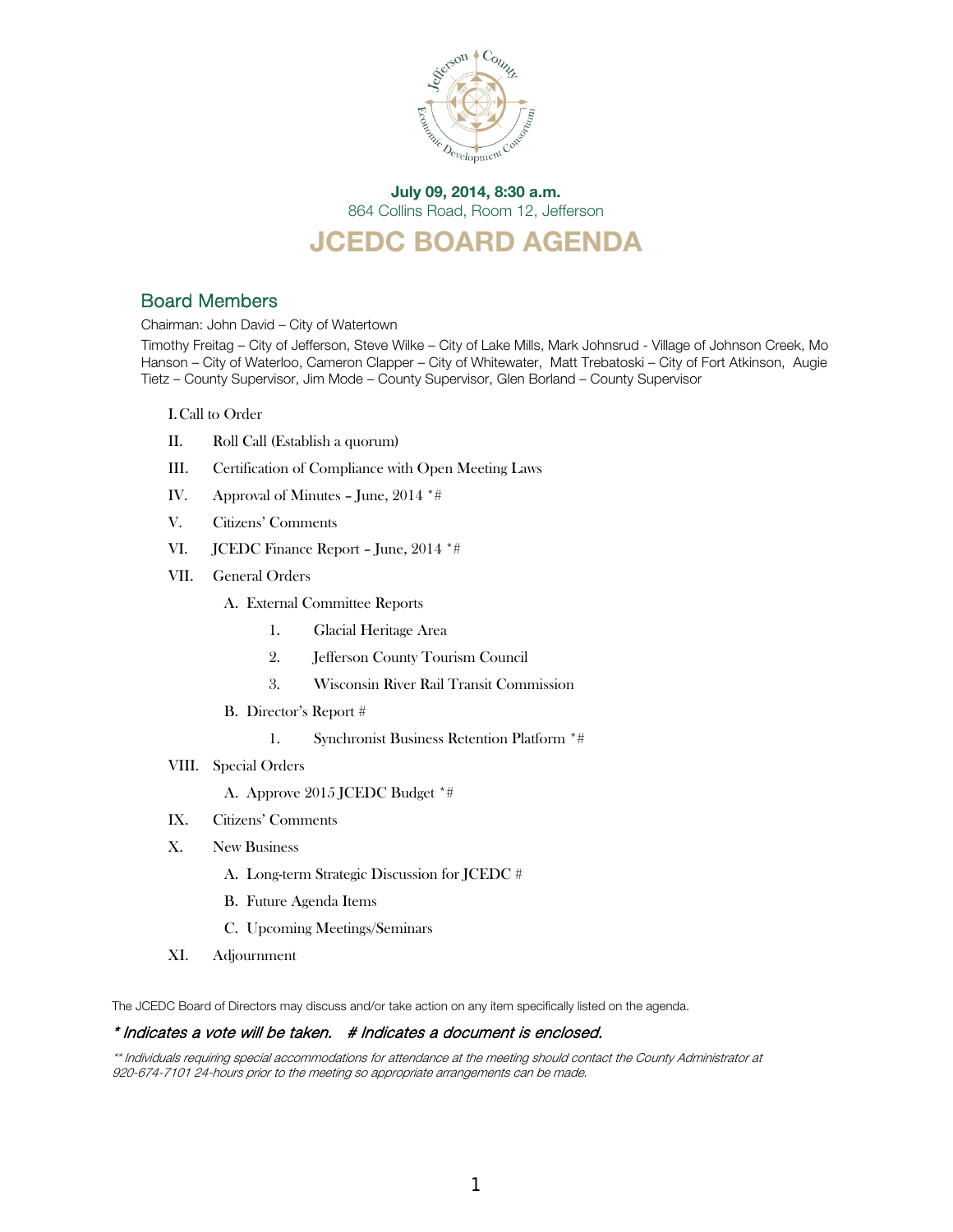

| Action            | Presentation<br><b>Future Review</b>                      |
|-------------------|-----------------------------------------------------------|
| Date:             | July 9, 2014                                              |
| Point of Contact: | Watertown Mayor John David<br><b>JCEDC Board Chairman</b> |
| Agenda Item:      | IV                                                        |
| Respective Issue: | Motion to approve June, 2014 Minutes.                     |

# Action Taken:



Motion Carried

Not Carried / Denied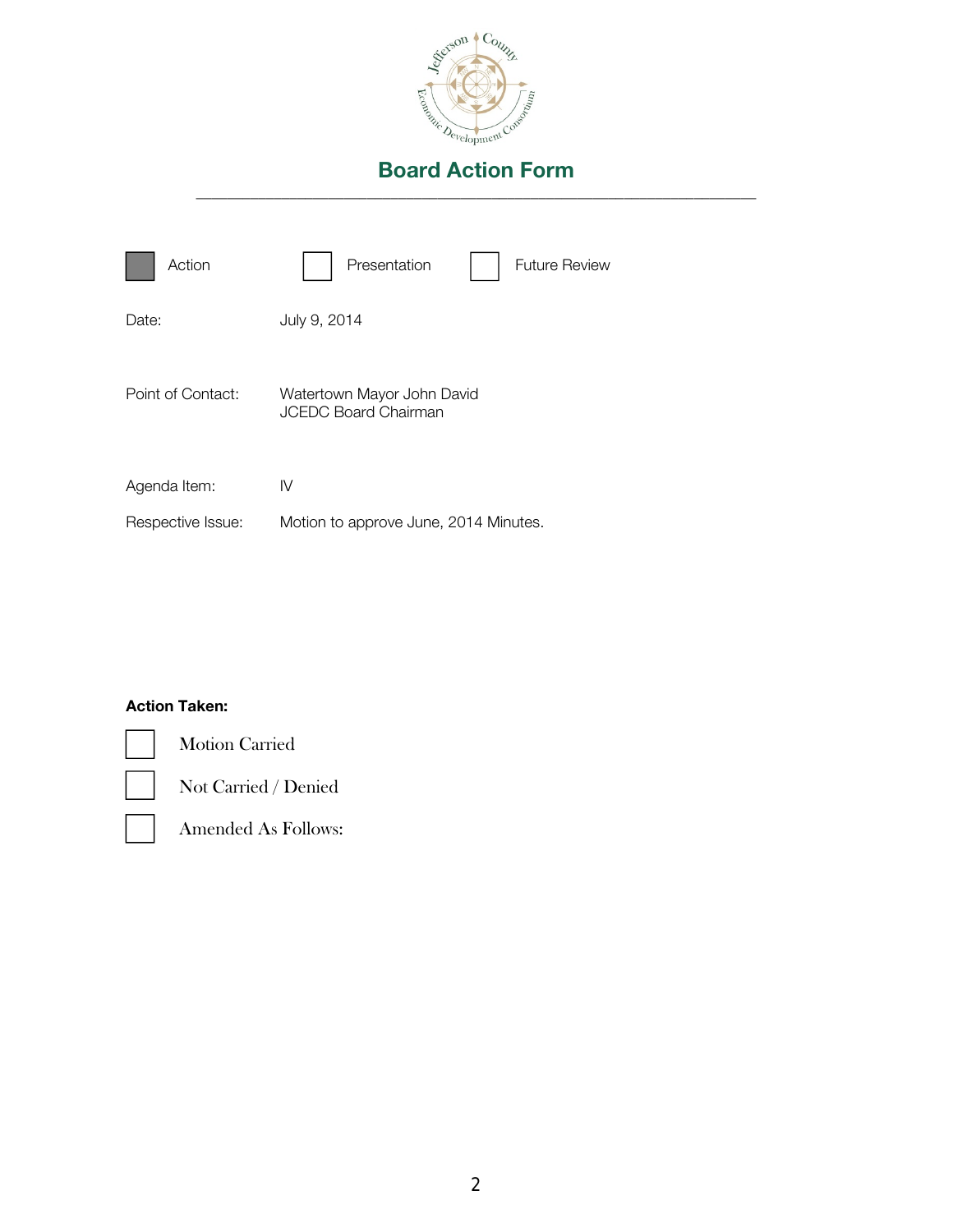

# Jefferson County Economic Development Consortium BOARD MINUTES

June 11, 2014

Meeting called to order at 8:30 am.

Board members present: Supervisors Augie Tietz, Glen Borland, Jim Mode; John David - City of Watertown; Steve Wilke – City of Lake Mills; Mo Hansen – City of Waterloo; Mark Johnsrud – Village of Johnson Creek

Others Present: County Administrator Ben Wehmeier, Tina Reese – AEG, Leigh Price -JCTC, Lynn Forseth - Madison College, Rob Klotz - Jefferson County Zoning, Andy Erdmann - Jefferson County Land Information, Jennifer Bakke - Madison College, Jeanette Petts - Community Action Coalition, Mary Gage - WEDC, Professor Steve Grabow - UW Extension, Catherine Kleiber –Agricultural representative, Executive Director Genevieve Borich, Administrative Assistant RoxAnne Witte

### Certification of compliance with Open Meeting Law Requirements

R. Witte certified compliance for the agenda dated June 11, 2014.

### **Minutes**

Johnsrud/Hansen moved to approve minutes of the May 14, 2014 JCEDC Board of Directors as submitted. Motion Carried.

### Citizen Comments

Request for all to turn off cell phones and tablets.

### JCEDC Finance Report

Tietz/Wilke moved to approve the May 31, 2014 JCEDC Finance Report as submitted. Motion Carried.

### External Committee Reports

- 1. Glacial Heritage Area
	- A.Tietz updated the board on the status of:
		- a. Watertown Waterloo trail looks like this will be a 2015 project.
		- b. Holzhueter property and the Watertown Outboarders property currently working with DNR.
- 2. Inter-county Coordinating Committee: Rail G.Borich updated the board on the presentation by Steve Dillar on rail/highways and how we relate to the areas
	- around us. A Transportation Workgroup meeting will be scheduled for sometime in July to work on these issues.
- 3. Wisconsin River Rail Transit Commission M. Hansen updated the board on the recent commission meeting they attended. Jefferson County needs to formulate county wide strategies that can be presented to the commission to make sure that Jefferson County is included in future projects.

### Director's Report

1. G. Borich submitted her directors' report on projects/activities that she has been working on the past month.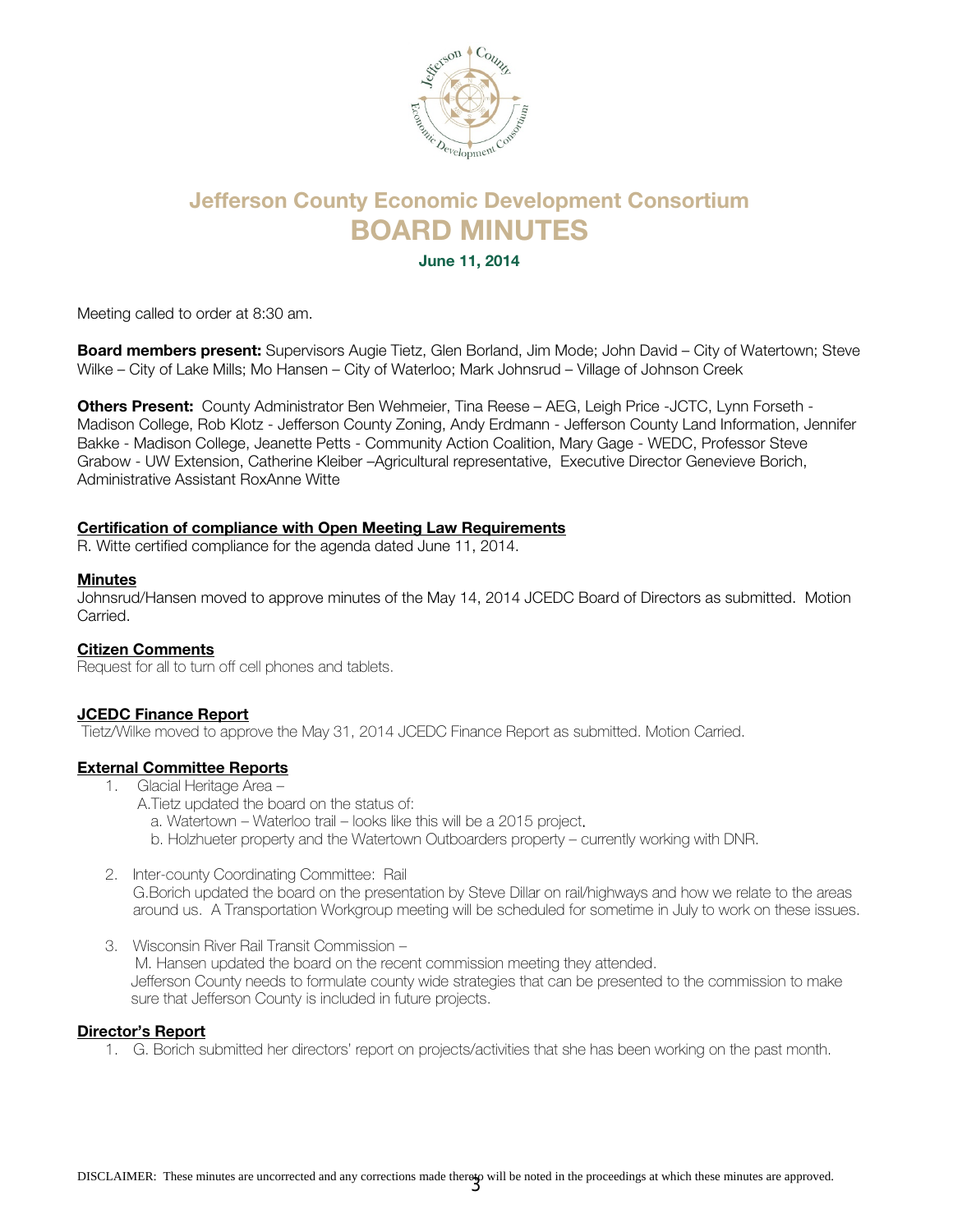# JCEDC Board of Directors – June 2014 Page 2

- 2. LOIS EcoDev Platform Motion by Tietz/Wilke to subscribe to the EcoDev software platform through Lois for a cost of \$1,165.00 per year for the next three years. Motion Carried.
- 3. R. Witte reported that program is on track for 2014. Through May 57 families have attending the introduction seminar and 15 families have closed on their homes.

### Special Orders –

- A. Presentation on Brownfields Assessment and Grant Update Tina Reese from Avanti Environmental Group gave a presentation on the Brownfield award that Jefferson County has received and what our next steps need to be.
- B. IGA Review: Non-Voting Board Member Policy. Motion by Wilke/Hansen to approve JCEDC Policy –Section 1.1 Non-Voting Board Member Policy of the Jefferson County Economic Development Consortium. Motion Carried
- C. IGA Review: Annual Review Policy Motion by Tietz/Mode to approve JCEDC Policy – Section 1.2 Review of JCEDC Intergovernmental Agreement. Motion Carried.
- D. IGA Review: Citizen Comment Motion by Wilke/Borland to approve JCEDC Policy – Section 1.3 Citizen Comment Policy. Motion Carried.

### Citizens Comments –

Katherine Kleiber requested that the board reconsider the Non-Voting Member Policy.

### New Business

- A. Future Agenda Items
	- 1. Budget
	- 2. Synchronist Interview Program
- B. Upcoming Meetings/Seminars
	- 1. JCEDC Board of Directors, July 9, 2014 8:30 am, 864 Collins Rd, Rm 12, Jefferson, WI

### **Adjournment**

There being no further business for consideration, motion by Hansen/Mode to adjourn. Motion carried. Meeting adjourned at 9:30 am.

Respectfully submitted, RoxAnne Witte, Recording Secretary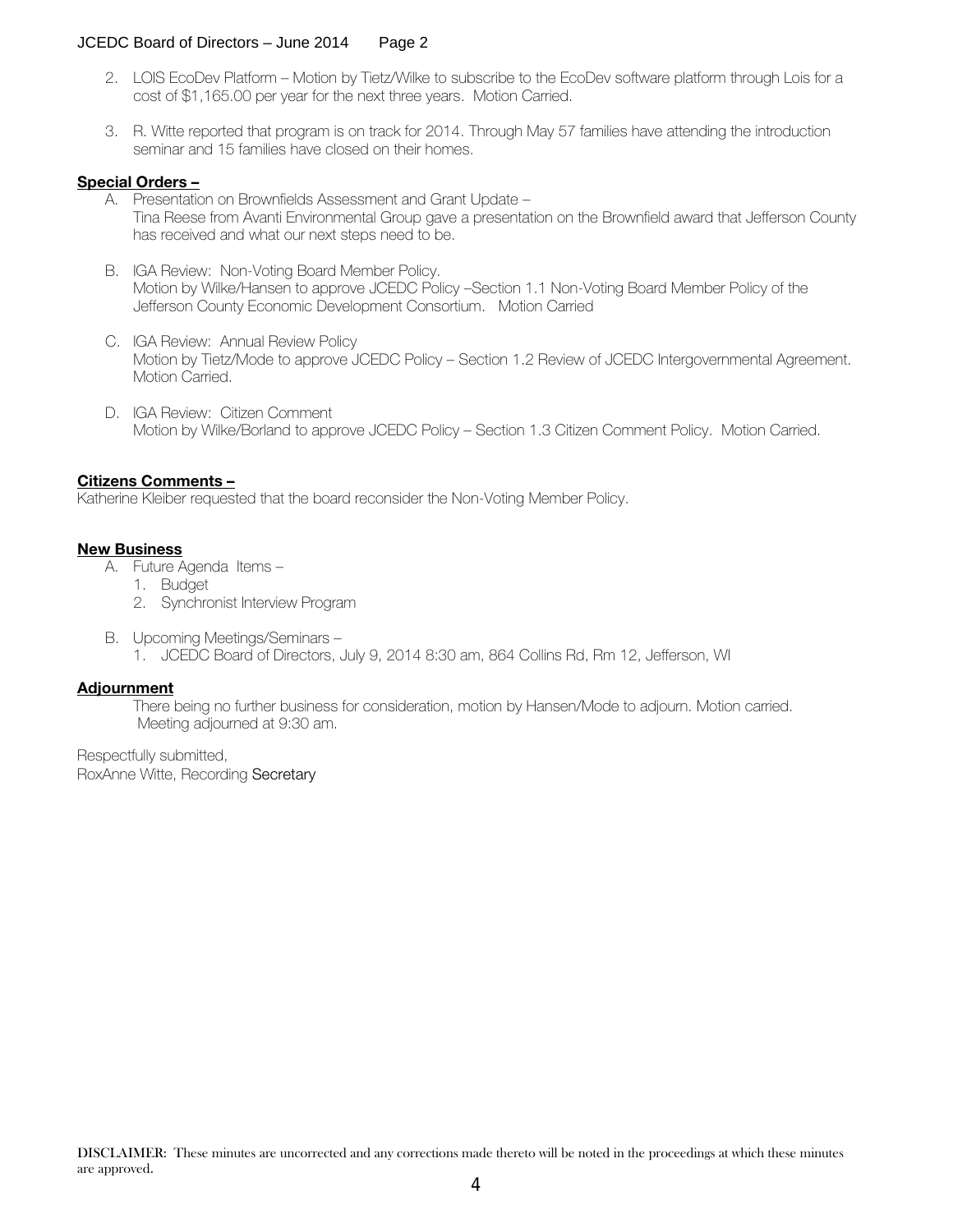

| Action            | Presentation<br><b>Future Review</b>                |
|-------------------|-----------------------------------------------------|
| Date:             | July 9, 2014                                        |
| Point of Contact: | Genevieve Borich<br><b>JCEDC Executive Director</b> |
| Agenda Item:      | VI                                                  |
| Respective Issue: | Motion to approve June, 2014 Finance Report.        |

# Action Taken:



Motion Carried



Not Carried / Denied

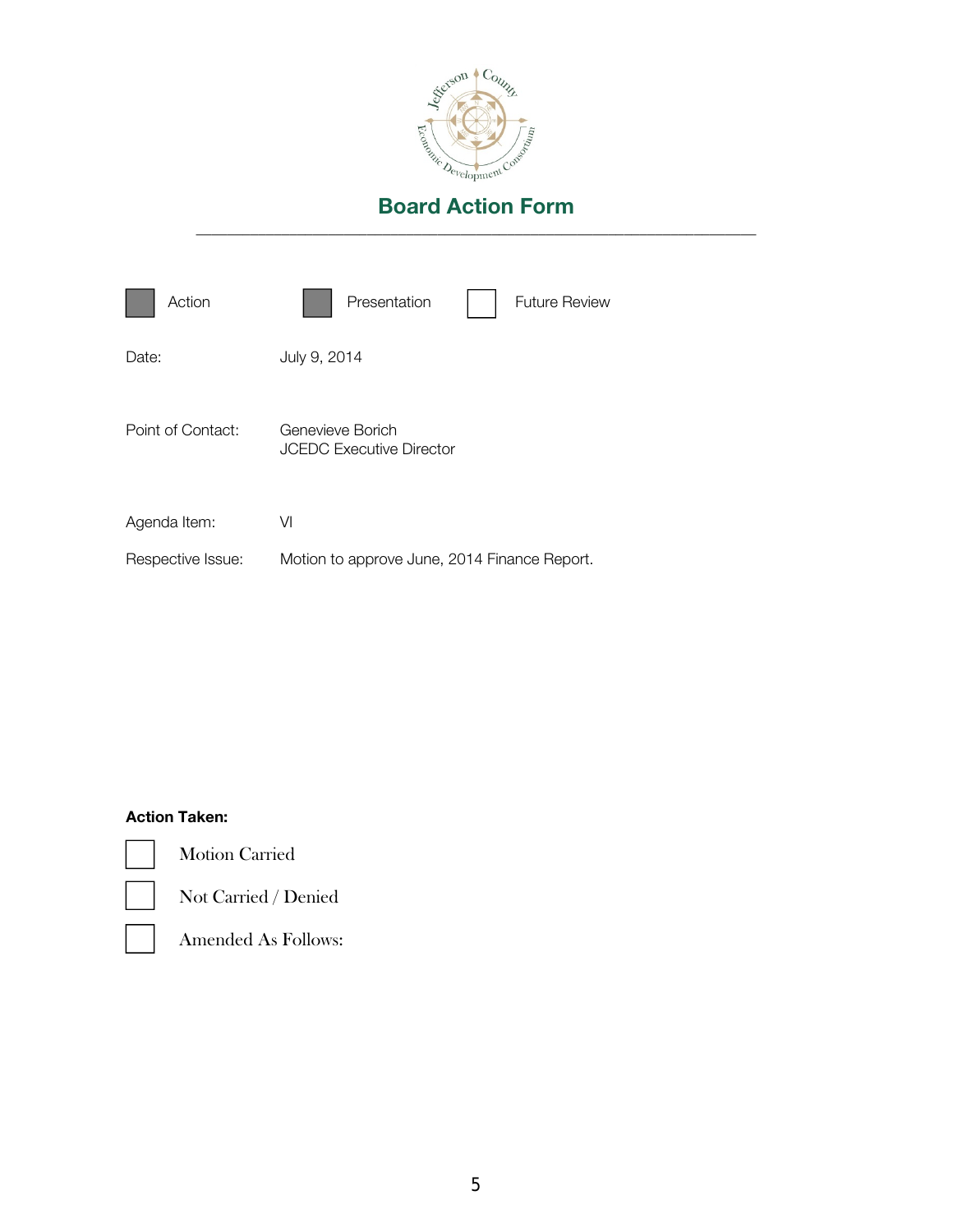### Jefferson County Economic Development Consortium Financial Statement: June 30, 2014

|                                              | *June           | <b>YTD Estimated</b> | <b>YTD Budget</b>        | Pct<br>YTD<br><b>Budget</b> | Adjusted 2014<br><b>Budget</b> |
|----------------------------------------------|-----------------|----------------------|--------------------------|-----------------------------|--------------------------------|
| Income                                       |                 |                      |                          |                             |                                |
| 2013 Home Buyer Counseling                   |                 | 1,300.00             |                          |                             |                                |
| 2014 Home Buyer Counseling                   | 6,500.00        | 9,600.00             | 10,000.00                | 96%                         | 10,000.00                      |
| Jefferson County                             |                 | 83,857.00            | 83,857.00                | 100%                        | 83,857.00                      |
| Fort Atkinson                                |                 | 12,367.00            | 12,367.00                | 100%                        | 12,367.00                      |
| Jefferson                                    |                 | 7,926.00             | 7,926.00                 | 100%                        | 7,926.00                       |
| Johnson Creek<br>Lake Mills                  |                 | 2,818.00             | 2,818.00<br>5,748.00     | 100%<br>100%                | 2,818.00<br>5,748.00           |
| Waterloo                                     |                 | 5,748.00<br>3,321.00 | 3,321.00                 | 100%                        | 3,321.00                       |
| Watertown                                    |                 | 15,428.00            | 15,428.00                | 100%                        | 15,428.00                      |
| Whitewater                                   |                 | 1,593.00             | 1,593.00                 | 100%                        | 1,593.00                       |
| Transfer from Reserve - Rail & Econ Services |                 | 24,000.00            | 24,000.00                | 100%                        | 24,000.00                      |
| Transfers & Other Financing Sources          |                 |                      | 214.00                   | 0%                          | 214.00                         |
| TOTAL INCOME                                 | S<br>6,500.00   | 167,958.00           | \$<br>167,272.00         | 100%                        | \$<br>167,272.00               |
| Expenses                                     |                 |                      |                          |                             |                                |
| 511110 Salary-Permanent Regular              | 5,830.60        | 23262.86             | 38,893.50                | 60%                         | 77,787.00                      |
| 511210 Wages-Regular                         | 1,977.65        | 10440.80             | 8,674.00                 | 120%                        | 17,348.00                      |
| 511330 Wages-Longevity Pay                   | 0.00            | 0.00                 | 75.00                    | 0%                          | 150.00                         |
| 512141 Social Security                       | 696.48          | 2860.31              | 3,620.50                 | 79%                         | 7,241.00                       |
| 512142 Retirement (Employer)                 | 617.40          | 2547.39              | 3,335.00                 | 76%                         | 6,670.00                       |
| 512144 Health Insurance                      | 1,443.64        | 8991.27              | 8,770.50                 | 103%                        | 17,541.00                      |
| 512145 Life Insurance                        | 2.16            | 10.06                | 42.50                    | 24%                         | 85.00                          |
| 512173 Dental Insurance                      | 13.58           | 291.89               | 540.00                   | 54%                         | 1,080.00                       |
| 521229 Recruitment Related                   |                 | 2411.56              | ÷.                       | $\sim$                      | ÷.                             |
| 529305 Web Page                              |                 | 11.26                |                          |                             |                                |
| 531298 United Parcel Service UPS             |                 | 0.00                 | 25.00                    | 0%                          | 50.00                          |
| 531301 Office Equipment                      |                 | 148.72               | 200.00                   | 74%                         | 200.00                         |
| 531303 Computer Equipment/Software           | 162.93          | 3028.42              | 100.00                   | 3028%                       | 100.00                         |
| 531311 Postage                               | 5.00            | 34.74                | 210.00                   | 17%                         | 210.00                         |
| 531312 Office Supplies                       | 103.63          | 637.46               | 600.00                   | 106%                        | 600.00                         |
| 531313 Printing & Duplicating                | 10.00           | 10.00                | 30.00                    | 33%                         | 30.00                          |
| 531322 Subscription                          | 154.20          | 253.95               | 10,400.00                | 2%                          | 10,400.00                      |
| 531324 Membership Dues                       |                 | 815.00               | 425.00                   | 192%                        | 425.00                         |
| 531326 Advertising                           | L,              | 331.20               | $\blacksquare$           | ÷,                          |                                |
| 532325 Registration                          |                 | 0.00                 | 400.00                   | 0%                          | 400.00                         |
| 532332 Mileage                               | 150.00          | 491.38               | 2,715.00                 | 18%                         | 2,715.00                       |
| 532334 Commercial Travel                     |                 | 401.49               | 550.00                   | 73%                         | 550.00                         |
| 532335 Meals                                 | 37.11           | 174.51               | 746.00                   | 23%                         | 746.00                         |
| 532336 Lodging                               | $\overline{a}$  | 0.00                 | 300.00                   | 0%                          | 300.00                         |
| 532339 Other Travel & Tolls                  |                 | 0.00                 | 100.00                   | 0%                          | 100.00                         |
| 532350 Training Materials                    | 100.00          | 398.38               | 500.00                   | 80%                         | 500.00                         |
| 533225 Telephone/IP Telephone                | 27.22           | 152.88               | 210.00                   | 73%                         | 420.00                         |
| 533236 Wireless Internet                     | 82.75           | 265.06               |                          |                             |                                |
| 535242 Maintain Machinery & Equipment        |                 | 0.00                 | 510.00                   | 0%                          | 510.00                         |
| 571004 IP Telephony Allocation               | 28.83           | 172.98               | 173.00                   | 100%                        | 346.00                         |
| 571007 MIS Direct Charge                     | 2,097.08        | 2097.08              | $\overline{\phantom{a}}$ | $\blacksquare$              | $\sim$                         |
| 571009 MIS PC Group Allocation               | 436.50          | 2619.00              | 2,619.00                 | 100%                        | 5,238.00                       |
| 571010 MIS Systems Group Allocation          | 87.75           | 526.50               | 526.50                   | 100%                        | 1,053.00                       |
| 591519 Other Insurance                       | 39.02           | 234.12               | 280.00                   | 84%                         | 560.00                         |
| 593413 Wisconsin River Rail Transit Comm     |                 | 14000.00             | 14,000.00                | 100%                        | 14,000.00                      |
| TOTAL EXPENSES                               | 14,103.53<br>\$ | \$<br>77,620.27      | €<br>99,570.50           | 78%                         | 167,355.00<br>\$               |

\*Note these numbers are estimates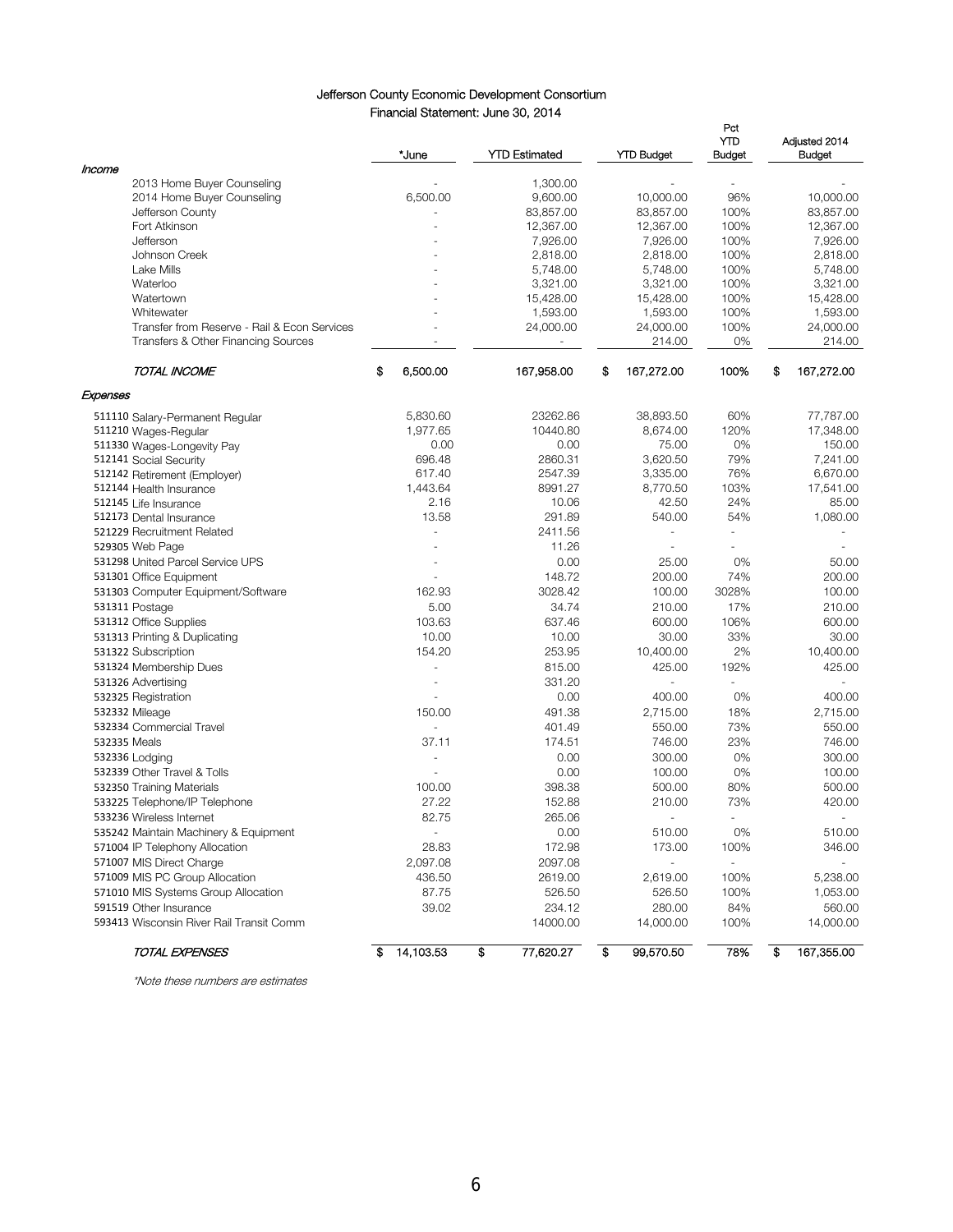# Jefferson County Economic Development Consortium Projected End-of-Year Budgetary Estimates

|                                                                                     | 2014 Projected*<br>Close | Pct YTD<br><b>Budget</b> | 2014 Adjusted<br><b>Budget</b> |
|-------------------------------------------------------------------------------------|--------------------------|--------------------------|--------------------------------|
| Income                                                                              |                          |                          |                                |
| EAP Flood Recovery Admin                                                            | 8,400.00                 |                          |                                |
| 2014 Home Buyer Counseling                                                          | 11,000.00                | 110%                     | 10,000.00                      |
| Jefferson County                                                                    | 83,857.00                | 100%                     | 83,857.00                      |
| Fort Atkinson                                                                       | 12,367.00                | 100%                     | 12,367.00                      |
| Jefferson                                                                           | 7,926.00                 | 100%                     | 7,926.00                       |
| Johnson Creek                                                                       | 2,818.00                 | 100%                     | 2,818.00                       |
| Lake Mills                                                                          | 5,748.00                 | 100%                     | 5,748.00                       |
| Waterloo                                                                            | 3,321.00                 | 100%                     | 3,321.00                       |
| Watertown                                                                           | 15,428.00                | 100%                     | 15,428.00                      |
| Whitewater                                                                          | 1,593.00                 | 100%                     | 1,593.00                       |
| Transfer from Reserve - Rail & Econ Services<br>Transfers & Other Financing Sources | 24,000.00<br>2,214.00    | 100%<br>1035%            | 24,000.00<br>214.00            |
| TOTAL INCOME                                                                        | 178,672.00<br>s          | 107%                     | \$<br>167,272.00               |
| Expenses                                                                            |                          |                          |                                |
|                                                                                     | 63,790.30                | 82%                      | 77,787.00                      |
| 511110 Salary-Permanent Regular<br>511210 Wages-Regular                             | 17,348.00                | 100%                     | 17,348.00                      |
| 511330 Wages-Longevity Pay                                                          | 150.00                   | 100%                     | 150.00                         |
| 512141 Social Security                                                              | 7,428.66                 | 103%                     | 7,241.00                       |
| 512142 Retirement (Employer)                                                        | 6,670.00                 | 100%                     | 6,670.00                       |
| 512144 Health Insurance                                                             | 11,694.24                | 67%                      | 17,541.00                      |
| 512145 Life Insurance                                                               | 85.00                    | 100%                     | 85.00                          |
| 512173 Dental Insurance                                                             | 336.00                   | 31%                      | 1,080.00                       |
| 521229 Recruitment Related                                                          | 2,411.56                 |                          |                                |
| 529305 Web Page                                                                     | 11.26                    |                          |                                |
| 531298 United Parcel Service UPS                                                    | 50.00                    | 100%                     | 50.00                          |
| 531301 Office Equipment                                                             | 200.00                   | 100%                     | 200.00                         |
| 531303 Computer Equipment/Software                                                  | 3,028.42                 | 3028%                    | 100.00                         |
| 531311 Postage                                                                      | 150.00                   | 71%                      | 210.00                         |
| 531312 Office Supplies                                                              | 1,000.00                 | 167%                     | 600.00                         |
| 531313 Printing & Duplicating                                                       | 30.00                    | 100%                     | 30.00                          |
| 531322 Subscription                                                                 | 9,082.00                 | 87%                      | 10,400.00                      |
| 531324 Membership Dues                                                              | 815.00                   | 192%                     | 425.00                         |
| 531326 Advertising                                                                  |                          |                          |                                |
| 532325 Registration                                                                 | 400.00                   | 100%                     | 400.00                         |
| 532332 Mileage                                                                      | 1,500.00                 | 55%                      | 2,715.00                       |
| 532334 Commercial Travel                                                            | 550.00                   | 100%                     | 550.00                         |
| 532335 Meals                                                                        | 500.00                   | 67%                      | 746.00                         |
| 532336 Lodging                                                                      | 300.00                   | 100%                     | 300.00                         |
| 532339 Other Travel & Tolls                                                         | 100.00                   | 100%                     | 100.00                         |
|                                                                                     |                          | 100%                     |                                |
| 532350 Training Materials                                                           | 500.00                   |                          | 500.00                         |
| 533225 Telephone/IP Telephone                                                       | 420.00                   | 100%                     | 420.00                         |
| 533236 Wireless Internet                                                            | 993.00                   | $\blacksquare$           |                                |
| 535242 Maintain Machinery & Equipment                                               | 600.00                   | 118%                     | 510.00                         |
| 571004 IP Telephony Allocation                                                      | 346.00                   | 100%                     | 346.00                         |
| 571007 MIS Direct Charge                                                            | 2,097.08                 |                          |                                |
| 571009 MIS PC Group Allocation                                                      | 5,238.00                 | 100%                     | 5,238.00                       |
| 571010 MIS Systems Group Allocation                                                 | 1,053.00                 | 100%                     | 1,053.00                       |
| 591519 Other Insurance                                                              | 560.00                   | 100%                     | 560.00                         |
| 593413 Wisconsin River Rail Transit Comm                                            | 14,000.00                | 100%                     | 14,000.00                      |
| TOTAL EXPENSES                                                                      | \$153,437.52             | 92%                      | \$<br>167,355.00               |

\*Note these numbers are estimates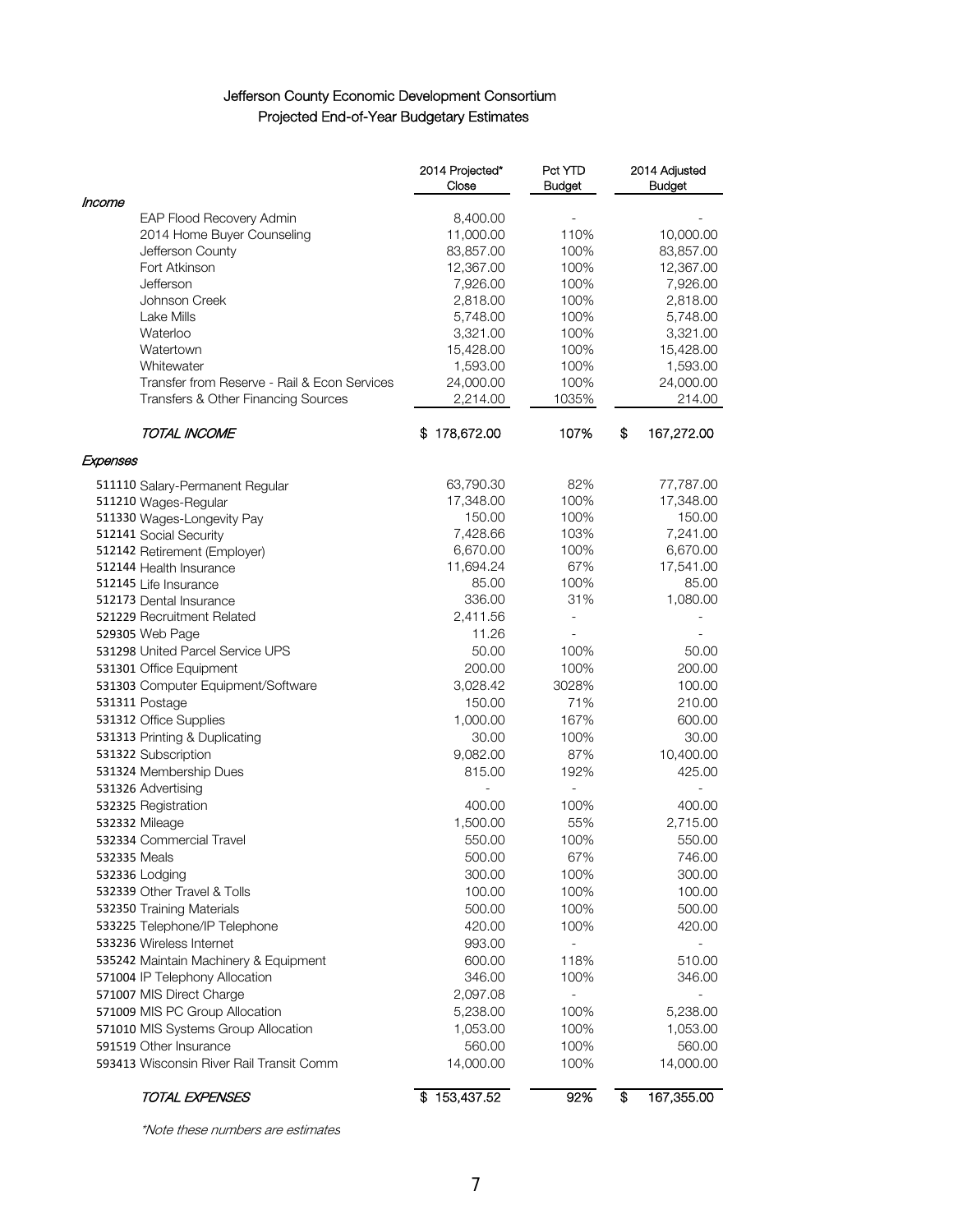

| Action            | Presentation<br><b>Future Review</b>                |
|-------------------|-----------------------------------------------------|
| Date:             | July 9, 2014                                        |
| Point of Contact: | Genevieve Borich<br><b>JCEDC Executive Director</b> |
| Agenda Item:      | VII.B                                               |
| Respective Issue: | Presentation of July, 2014 Director's Report.       |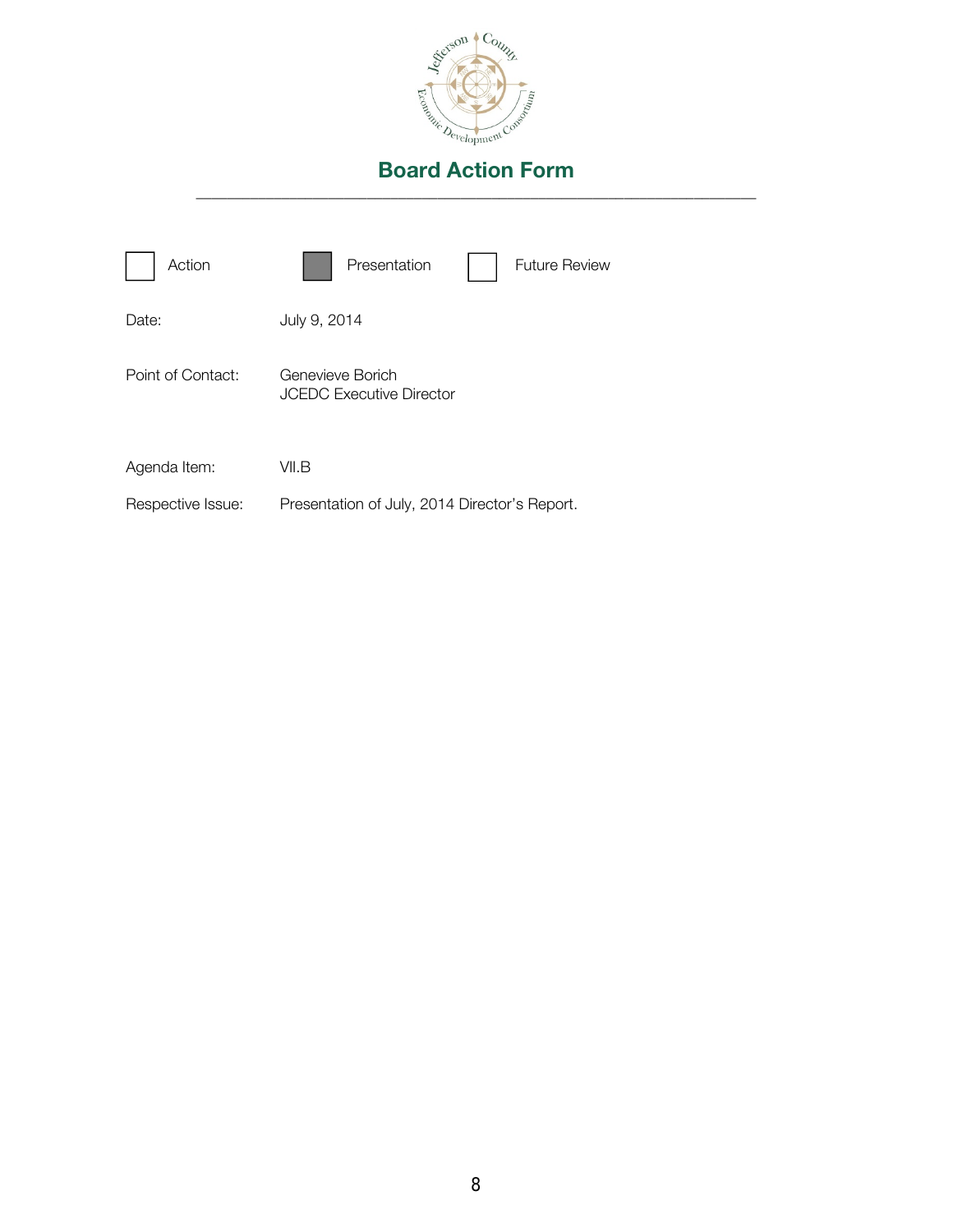

# JCEDC DIRECTOR'S REPORT

# July 9th, 2014

# JCEDC ADMINISTRATIVE SUMMARY

Enclosed is the JCEDC Director's Report for July, 2014. Included within this document are a summary of JCEDC's work centered around the five areas of the organization's focus: Communication, Marketing, Workforce Development, Supporting a Positive Business Climate, and Facilitation and Coordination. For the remainder of 2014, the JCEDC Board and its staff look to continue to grow collaborations with economic development partners and the County's communities focused on work within these five core areas.

# Key Recommendation: Implement Synchronist Business Retention Program

After review of options available for platforms and programs for the implementation of a countywide business retention interview program, it is recommended the JCEDC subscribe to the Synchronist Suite Program and Software package.

This package, an economic development industry standard, is an interview program and software package for surveying local primary employers as well as convention/retail/tourism/local service employers. MadREP and M7 both use this service and several local economic development partners (WEDO, Chambers) have either expressed a need and interest in partaking or expressed their intent to work with this program.

The overall goal of the Synchronist program is to find out what challenges face our existing businesses in Jefferson County as well as streamline JCEDC's efforts to most effectively aid our local employers. See attached supplement on more details about the platform - including a quote for the service.

The Sychronist platform aids EDO's to effectively:

- 1. Manage an EDO's business relationships (including red and green flags to their operations and growth goals) via conducting business retention visits
- 2. Evaluate business impacts (value, growth, risk, and satisfaction) and trends among local industry sectors and the economy overall

and/or startup business projects each with project specific teams

- 4. Coordinate service delivery to existing firms
- 5. Report findings, status, activity preformatted reports

# Upcoming Focus

Staff have scheduled community visits in July and August with local municipalities to:

- 1. Share the 2013 JCEDC Annual Report
- 2. Share economic development resources at hand for JCEDC's partners
- 3. Meet with city staff to discuss key economic development challenges and opportunities for community, touch base on setting up quarterly presentations to the Council with a JCEDC update (ie success stories, local municipal data update, etc), and talk about resources at hand (ie state of TIF, RLF) for economic development
- 4. Tour of community by driving by key businesses, industrial sites, and properties and infrastructure needed development
- 5. Meet with Chamber staff to tour the office, have an introduction to their programs, discuss health of local retail and business climate, overview current activities to network with local business leaders, and set up a quarterly meetings with community leaders on the state of the economy and networking with the business community

In addition, staff are looking to finish and launch the new JCEDC website and announce the new site with the first edition of the JCEDC e-newsletter. Staff are also working to schedule in August the first meetings of the new JCEDC Primary Employment and Small Business/Entrepreneurship/Downtown Working Groups. The primary focus of the initial meeting is discussing goals and coordination of both the primary employer and retail/downtown business retention interview programs. Invitations will be extended to the newly appointed non-voting JCEDC board members to the August JCEDC

3. Track prospects, existing firm expansions,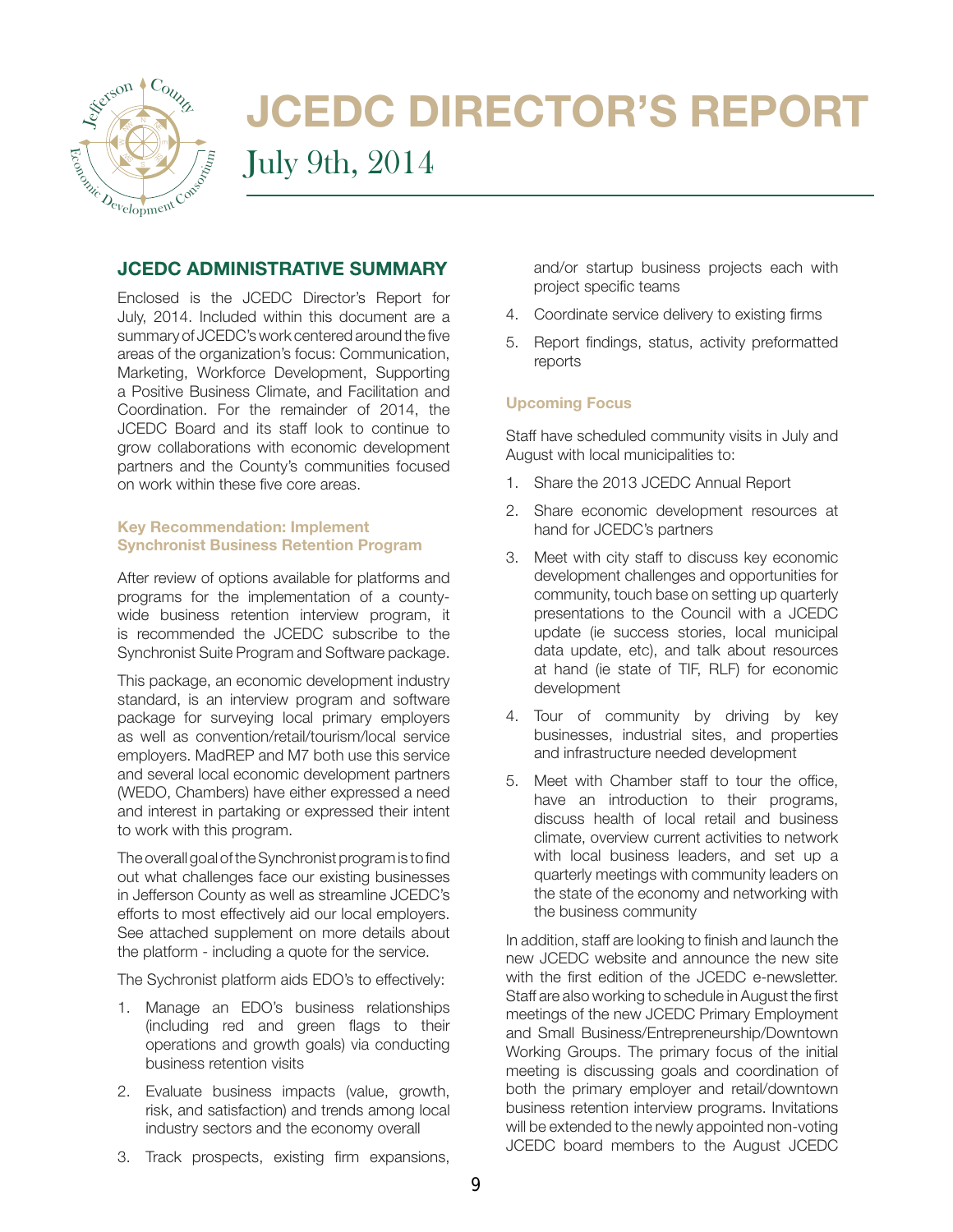board meeting. A meeting has been set to explore the development of a county-wide transportation and infrastructure strategic plan for later in July. Finally, staff are meeting in July with U-W Extension research staff to develop a research agenda and align this with the eventual online data commons.

# FOCUS AREA 1: COMMUNICATION

### Work Accomplished

- Set up meetings with local communities (see above detail)
- Set up numerous meetings with other local leaders including workforce
- Provided announcements of key events, data releases, grants, and other funding opportunities
- Spent day with the State of Wisconsin's government legislative affairs presenting key initiatives for Jefferson County including an introduction to a major business attraction project underway, regionalism, the growth of the Glacial Heritage Area as an economic asset, strengths of local programs at Madison College, and the challenges of the region with broadband development
- Attended event at the U-W Whitewater's Innovation Center announcing investment in key startup businesses

# FOCUS AREA 2: MARKETING OF JEFFERSON COUNTY

### Work Accomplished

- Continue to serve in an ex-officio capacity on the Jefferson County Tourism Council
- Working with an ad-hoc tourism committee to develop a plan to implement the JEM countywide branding strategy as well as analyze data on where visitors are coming from to the county through website analytics and hotel patronage. Goals of group are:
	- Cordinating a committee of key local representatives finalize a county-wide branding positioning statement
	- Assist the committee in overseeing a competition to develop a brand around the positioning statement (i.e. logo, graphics, tag lines, etc)
	- Ask key tourism partners in the county to work together on planning a county-wide event to celebrate the launch of the new brand
- Working on finalizing JCEDC website

• Working with a local group to develop advanced research for a marketing campaign on the benefits of the group's business attraction project

# FOCUS AREA 3: SUPPORTING A POSITIVE BUSINESS CLIMATE & WORKFORCE DEVELOPMENT

# Work Accomplished

- Finalizing work plan and contract with the EPA for the recently awarded brownfields grant
- Working to build a continuously up-to-date database of commercial and industrial properties available (both buildings and sites) to market through both LOIS and Locate in Wisconsin as well as local agencies websites'
- Setting up Eco-Dev platform for local economic development partners to project manage business retention/expansion/ attraction projects in a confidential online space
- Begun developing a GIS database with the NETS dataset - this is a geocoded database of each business within the county with 20 year history on ownership, sales, employee count, etc by industry. Initial assessment is to build a comprehensive, accurate database of the largest businesses in the county so that we may initially target these companies for the business retention interview program.
- Started utilizing IMPlan software that affords staff to do detailed economic modeling for business attraction, expansion, and other key economic events. Software uses Jefferson County-centric data and is customizable based on events desired to be modeled. Economic impact analysis reports available for JCEDC partners as well.

# FOCUS AREA 4: FACILITATION AND **COORDINATION**

### Work Accomplished

- Engaged several communities with business attraction/expansion requests
- Continue to assist with implementation of AdvanceNow, the Greater Madison Region's Comprehensive Economic Development Strategy (CEDS) and partner with MADREP on various activities
- Serve as support and as a liaison to local planning and economic development staff and local leaders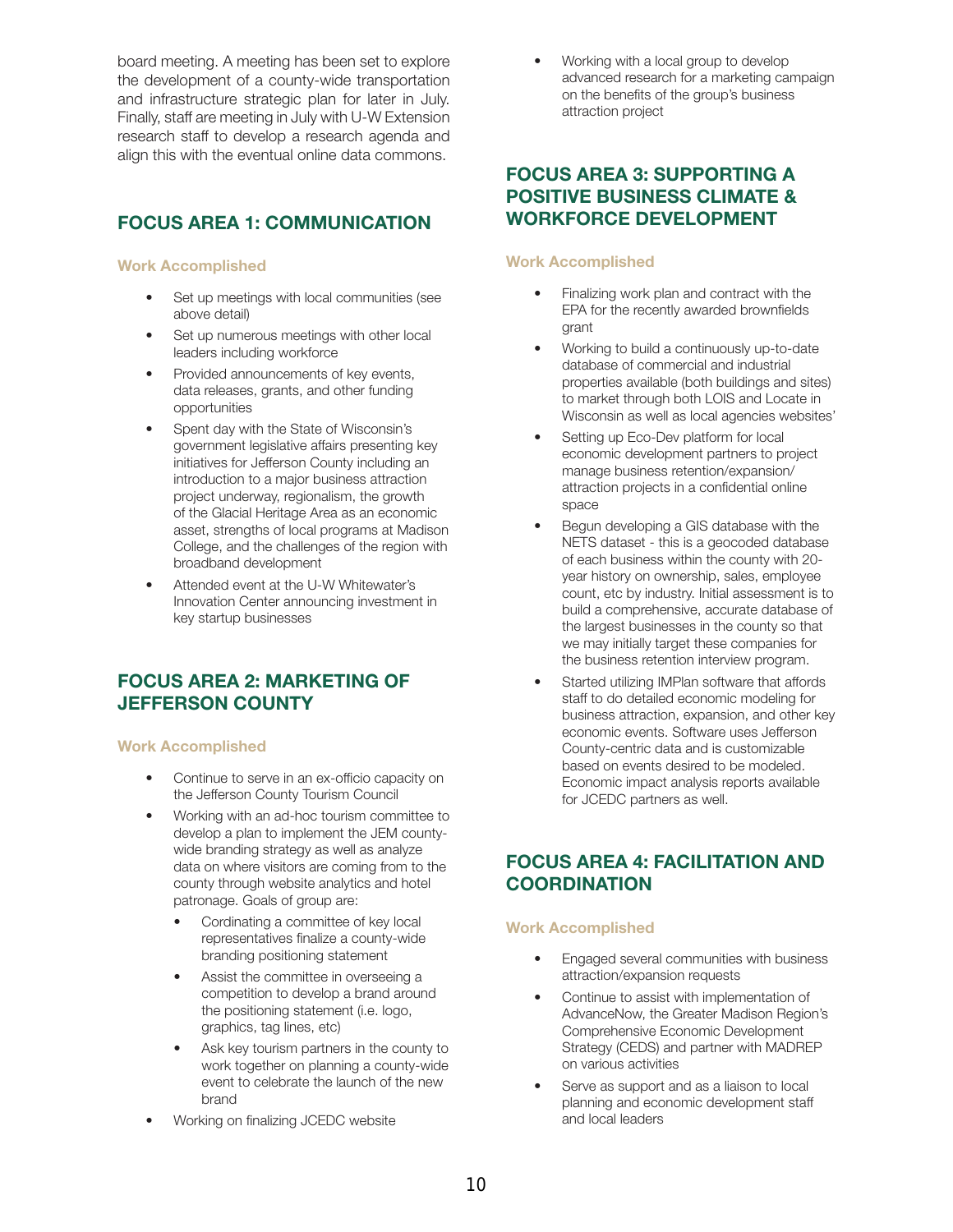

| Action            | Presentation<br>Future Review                                                                                                                                                                                                                                                                                                                                                                                                                                                                                                                                                                                                                                                                                                                                                                                                                                                                                                                                                                                                                                                                                                             |
|-------------------|-------------------------------------------------------------------------------------------------------------------------------------------------------------------------------------------------------------------------------------------------------------------------------------------------------------------------------------------------------------------------------------------------------------------------------------------------------------------------------------------------------------------------------------------------------------------------------------------------------------------------------------------------------------------------------------------------------------------------------------------------------------------------------------------------------------------------------------------------------------------------------------------------------------------------------------------------------------------------------------------------------------------------------------------------------------------------------------------------------------------------------------------|
| Date:             | July 9, 2014                                                                                                                                                                                                                                                                                                                                                                                                                                                                                                                                                                                                                                                                                                                                                                                                                                                                                                                                                                                                                                                                                                                              |
| Point of Contact: | Genevieve Borich<br><b>JCEDC Executive Director</b>                                                                                                                                                                                                                                                                                                                                                                                                                                                                                                                                                                                                                                                                                                                                                                                                                                                                                                                                                                                                                                                                                       |
| Agenda Item:      | VII.B.1                                                                                                                                                                                                                                                                                                                                                                                                                                                                                                                                                                                                                                                                                                                                                                                                                                                                                                                                                                                                                                                                                                                                   |
| Respective Issue: | It is recommended the JCEDC subscribe to the Synchronist Suite Program's<br>PRIME and CRTS platforms for a three-year contract of \$\$4,867/yr. Staff will<br>explore interest in the program within the County as well as potential funding<br>partners.<br>This package, an economic development industry standard, is an interview<br>program and software package for surveying local primary employers as well as<br>convention/retail/tourism/local service employers. MadREP and M7 both use this<br>service and several local economic development partners (WEDO, Chambers) have<br>either expressed a need and interest in partaking or expressed their intent to work<br>with this program. The overall goal of the Synchronist program is to find out what<br>challenges face our existing businesses in Jefferson County as well as streamline<br>JCEDC's efforts to most effectively aid our local employers.<br>Due to savings in staffing expenditures and creating the website in-house,<br>purchasing the Synchronist program would still keep the JCEDC 2014 budget<br>under total approved expenditures for the year. |

# Action Taken:

Motion Carried

Not Carried / Denied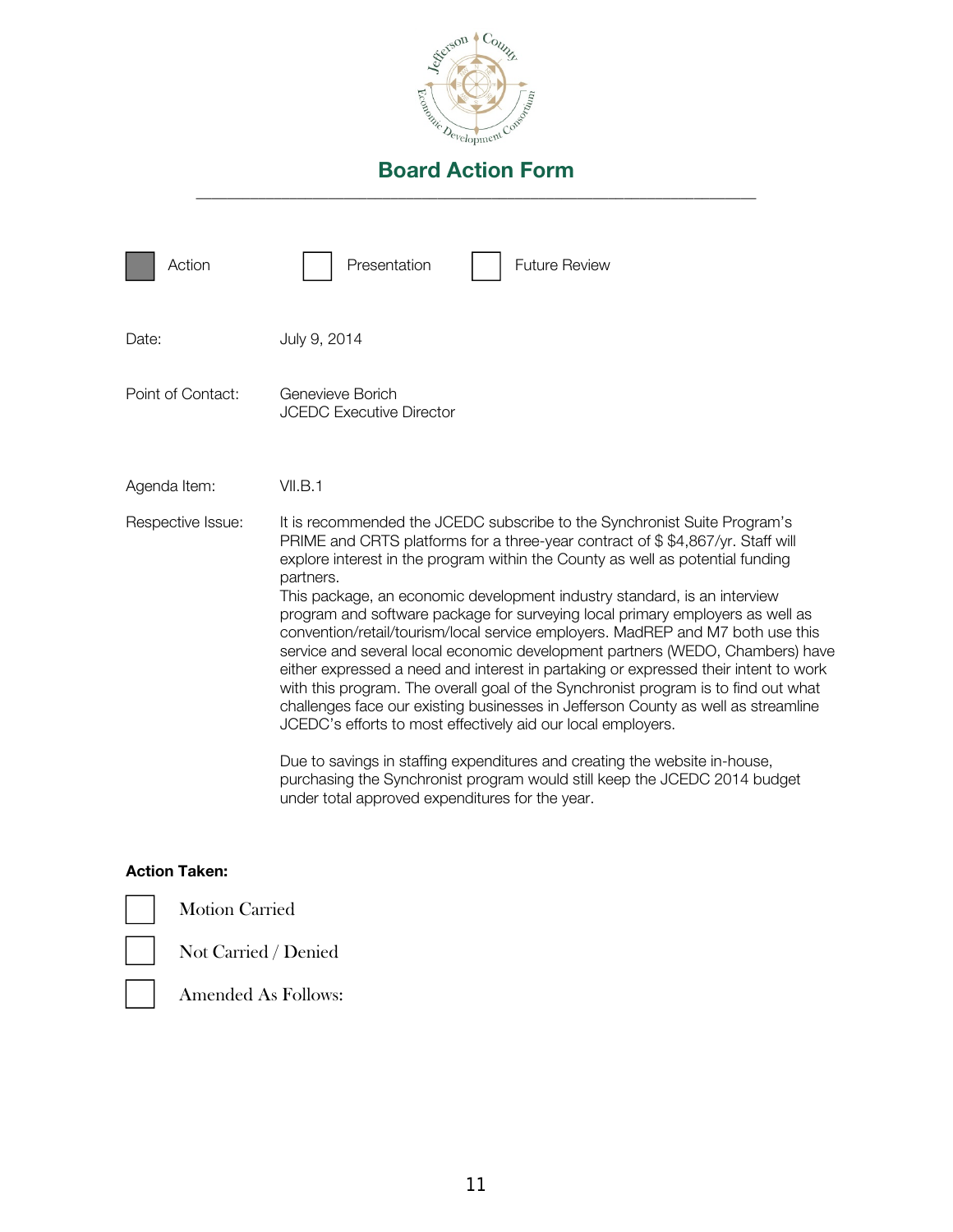Synchronist licenses are one-time fees. There are no seat licenses to add additional operating costs. After the initial investment, an annual update fee covers software upgrades, maintenance, training, support, and data back-up. Update fee begins in year 2.

The following schedule shows the 3-year operating cost as well as license/update fees for licenses discussed. This is the maximum cost if all licenses are acquired immediately. Consolidation of businesses processes in Synchronist will frequently allow savings over multiple, independent platforms.

| <b>License Fees</b>                                 | Year 1    | Year 2   | Year <sub>3</sub> | <b>Average Annual</b><br><b>Cost 3-Year</b> |
|-----------------------------------------------------|-----------|----------|-------------------|---------------------------------------------|
| CRM (Integrated with 1 <sup>st</sup> license)       | NA.       | NA.      | NA.               |                                             |
| <b>PRIME License (1st license)</b>                  | \$5,900   | $\Omega$ | 0                 |                                             |
| <b>CRTS License (2<sup>nd</sup> license)</b>        | 3,600     |          |                   |                                             |
| <b>Total License Fees*</b>                          | \$9,500   | $\Omega$ | 0                 | \$3,167                                     |
| Annual Update, Maintenance, Support                 |           |          |                   |                                             |
| <b>CRM</b>                                          | NA.       | NA.      | NA.               |                                             |
| 1 <sup>st</sup> License (PRIME)                     | <b>NA</b> | \$1,750  | \$1,750           |                                             |
| 2 <sup>nd</sup> License (CRTS)                      | <b>NA</b> | 800      | 800               |                                             |
| <b>Total Annual Operating Cost</b>                  |           | \$2,550  | \$2,550           | \$1,700                                     |
| <b>Total Average 3 Year Purchase/Operating Cost</b> |           |          |                   | \$4,867                                     |

### **Licensing Notes**

- **Full Synchronist functionality**
- \* \* All Synchronist license fees are one-time license fees
- � No seat licenses and no limit on the number of operators/ users
- **EXECT** License and update fees include: all software updates, R&D, maintenance, data management, training, and support.
- � Operators can be given access to one or more modules by the administrator
- � Launch includes loading data provided in MS Excel format
- **The Synchronist System does not require multi-year contracts**
- $\blacksquare$  This quote is effective for 90 days from the cover date
- Additional modules can be added at any time. After the first license, additional license is discounted by 25%. (reflected in quote above)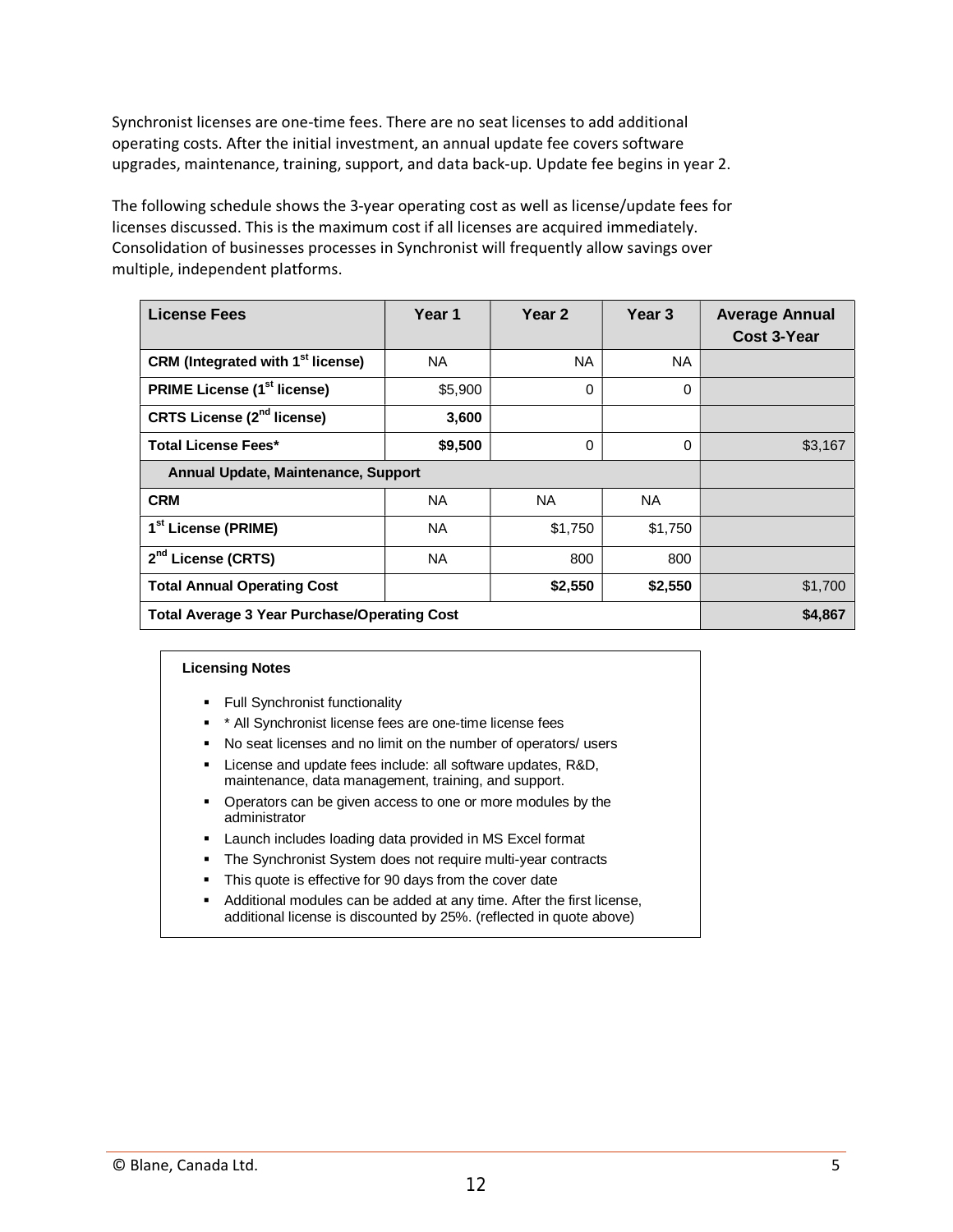

| Action                            | Presentation<br><b>Future Review</b>                                                                                                                                                                                                                                                                                                                                                                                                                                                                                                                                                                                                                                                                                                                                                                                                                                                       |
|-----------------------------------|--------------------------------------------------------------------------------------------------------------------------------------------------------------------------------------------------------------------------------------------------------------------------------------------------------------------------------------------------------------------------------------------------------------------------------------------------------------------------------------------------------------------------------------------------------------------------------------------------------------------------------------------------------------------------------------------------------------------------------------------------------------------------------------------------------------------------------------------------------------------------------------------|
| Date:                             | July 9, 2014                                                                                                                                                                                                                                                                                                                                                                                                                                                                                                                                                                                                                                                                                                                                                                                                                                                                               |
| Point of Contact:                 | Genevieve Borich<br><b>JCEDC Executive Director</b>                                                                                                                                                                                                                                                                                                                                                                                                                                                                                                                                                                                                                                                                                                                                                                                                                                        |
| Agenda Item:<br>Respective Issue: | VIII.A<br>It is recommended the JCEDC Board approve the proposed 2015 organizational<br>annual budget. Items of note in the proposed budget:<br>Membership rates will be revised when official population figures from the<br>$\bullet$<br>Census are released in October.<br>Income in the amount of \$4,000 is included from the brownfields grant<br>$\bullet$<br>awarded for grant administration and supplies.<br>Health care costs increase 160% due to the addition of the Administrative<br>$\bullet$<br>Assistant's newly covered benefits as well as an overall increase of an<br>estimated 8% in costs.<br>No new expenditures are included in the budget beyond existing<br>$\bullet$<br>commitments.<br>Due to increase personnel costs this year and the \$14,000 membership<br>commitment the Rail Consortium a transfer of \$48,068 is included from<br>the JCEDC reserve. |
|                                   |                                                                                                                                                                                                                                                                                                                                                                                                                                                                                                                                                                                                                                                                                                                                                                                                                                                                                            |

# Action Taken:

Motion Carried



Not Carried / Denied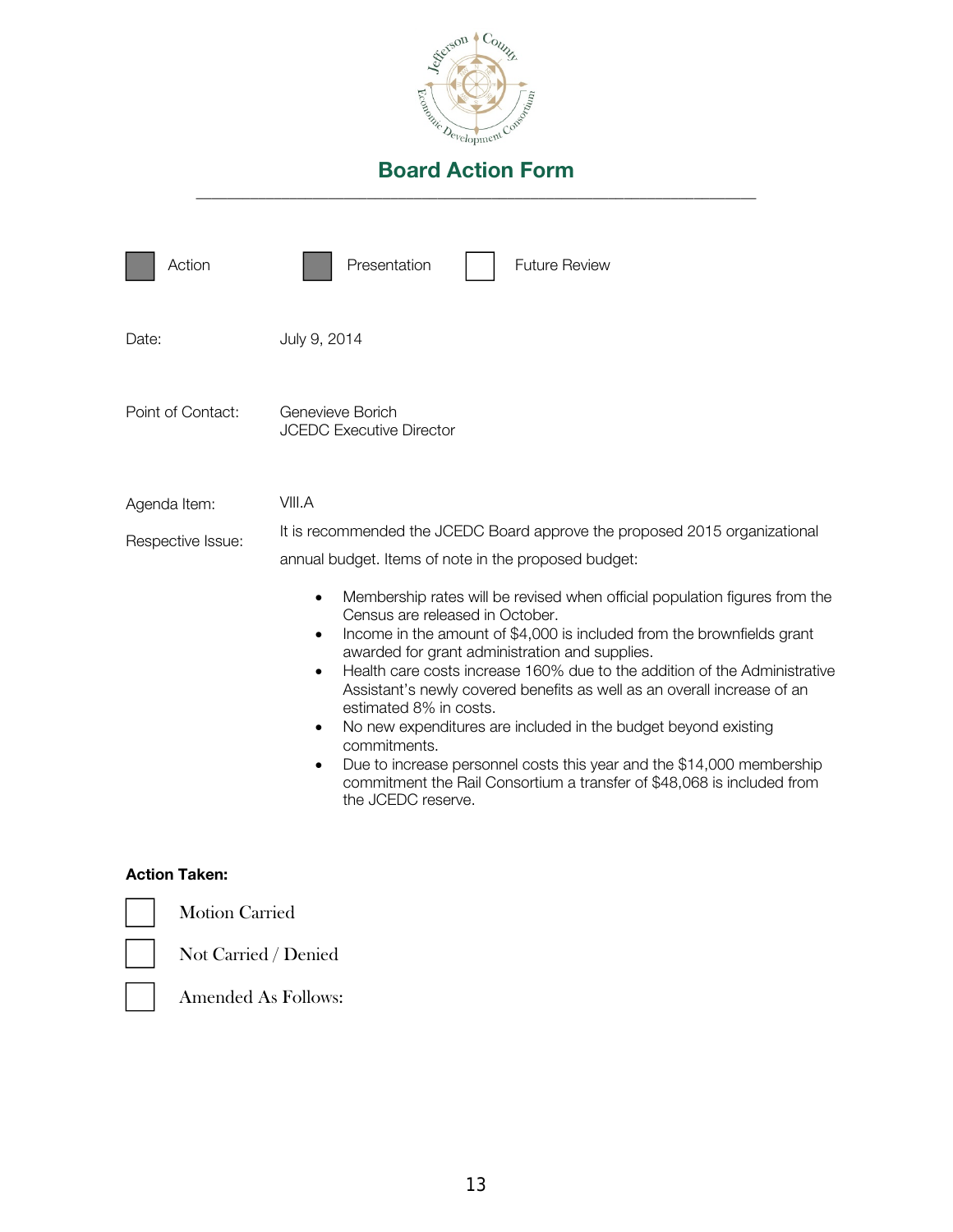# Jefferson County Economic Development Consortium Proposed 2015 Budget

|                                              | 2014 Projected*<br>Close | 2014 Adjusted<br>Budget | 2015 Proposed<br>Budget                        | Percent<br>Difference<br>2014-2015 |
|----------------------------------------------|--------------------------|-------------------------|------------------------------------------------|------------------------------------|
| Income                                       |                          |                         |                                                |                                    |
| <b>Brownfield Grant Administration</b>       |                          |                         | 4,000.00                                       |                                    |
| EAP Flood Recovery Admin                     | 8,400.00                 |                         | L.                                             |                                    |
| 2014 Home Buyer Counseling                   | 11,000.00                | 10,000.00               | 10,000.00                                      | 100.00%                            |
| Jefferson County                             | 83,857.00                | 83,857.00               | 83,857.00                                      | 100.00%                            |
| Fort Atkinson                                | 12,367.00                | 12,367.00               | 12,367.00                                      | 100.00%                            |
| Jefferson                                    | 7,926.00                 | 7,926.00                | 7,926.00                                       | 100.00%                            |
| Johnson Creek<br>Lake Mills                  | 2,818.00                 | 2,818.00                | 2,818.00                                       | 100.00%                            |
| Waterloo                                     | 5,748.00<br>3,321.00     | 5,748.00<br>3,321.00    | 5,748.00<br>3,321.00                           | 100.00%<br>100.00%                 |
| Watertown                                    | 15,428.00                | 15,428.00               | 15,428.00                                      | 100.00%                            |
| Whitewater                                   | 1,593.00                 | 1,593.00                | 1,593.00                                       | 100.00%                            |
| Transfer from Reserve - Rail & Econ Services | 24,000.00                | 24,000.00               | 48,068.00                                      | 200.28%                            |
| Transfers & Other Financing Sources          | 2,214.00                 | 214.00                  |                                                | 0.00%                              |
| TOTAL INCOME                                 | \$178,672.00             | \$167,272.00            | \$<br>195,126.00                               | 116.65%                            |
| Expenses                                     |                          |                         |                                                |                                    |
| 511110 Salary-Permanent Regular              | 63,790.30                | 77,787.00               | 85,167.00                                      | 109.49%                            |
| 511210 Wages-Regular                         | 17,348.00                | 17,348.00               | 19,159.00                                      | 110.44%                            |
| 511330 Wages-Longevity Pay                   | 150.00                   | 150.00                  | 59.00                                          | 39.33%                             |
| 512141 Social Security                       | 7,428.66                 | 7,241.00                | 7,922.00                                       | 109.40%                            |
| 512142 Retirement (Employer)                 | 6,670.00                 | 6,670.00                | 7,203.00                                       | 107.99%                            |
| 512144 Health Insurance                      | 11,694.24                | 17,541.00               | 28,138.00                                      | 160.41%                            |
| 512145 Life Insurance                        | 85.00                    | 85.00                   | 29.00                                          | 34.12%                             |
| 512173 Dental Insurance                      | 336.00                   | 1,080.00                | 1,044.00                                       | 96.67%                             |
| 521229 Recruitment Related                   | 2,411.56                 |                         |                                                |                                    |
| 529305 Web Page                              | 11.26                    |                         | 200.00                                         |                                    |
| 531298 United Parcel Service UPS             | 50.00                    | 50.00                   |                                                | $0.00\%$                           |
| 531301 Office Equipment                      | 200.00                   | 200.00                  | 200.00                                         | 100.00%                            |
| 531303 Computer Equipment/Software           | 3,028.42                 | 100.00                  | 840.00                                         | 840.00%                            |
| 531311 Postage                               | 150.00                   | 210.00                  | 260.00                                         | 123.81%                            |
| 531312 Office Supplies                       | 1,000.00                 | 600.00                  | 4,000.00                                       | 666.67%                            |
| 531313 Printing & Duplicating                | 30.00                    | 30.00                   | 30.00                                          | 100.00%                            |
| 531322 Subscription                          | 9,082.00                 | 10,400.00               | 10,820.00                                      | 104.04%                            |
| 531324 Membership Dues                       | 815.00                   | 425.00                  | 815.00                                         | 191.76%                            |
| 531326 Advertising                           |                          |                         |                                                |                                    |
| 532325 Registration                          | 400.00                   | 400.00                  | 400.00                                         | 100.00%                            |
| 532332 Mileage                               | 1,500.00                 | 2,715.00                | 2,000.00                                       | 73.66%                             |
| 532334 Commercial Travel                     | 550.00                   | 550.00                  | 550.00                                         | 100.00%                            |
| 532335 Meals                                 | 500.00                   | 746.00                  | 750.00                                         | 100.54%                            |
| 532336 Lodging                               | 300.00                   | 300.00                  | 300.00                                         | 100.00%                            |
| 532339 Other Travel & Tolls                  | 100.00                   | 100.00                  | 100.00                                         | 100.00%                            |
| 532350 Training Materials                    | 500.00                   | 500.00                  | 500.00                                         | 100.00%                            |
| 533225 Telephone/IP Telephone                | 420.00                   | 420.00                  | 420.00                                         | 100.00%                            |
| 533236 Wireless Internet                     | 993.00                   |                         | 1,020.00                                       |                                    |
| 535242 Maintain Machinery & Equipment        | 510.00                   | 510.00                  | 850.00                                         | 166.67%                            |
| 571004 IP Telephony Allocation               | 346.00                   | 346.00                  | 346.00                                         | 100.00%                            |
| 571007 MIS Direct Charge                     | 2097.08                  |                         |                                                |                                    |
| 571009 MIS PC Group Allocation               | 5,238.00                 | 5,238.00                | 6,359.00                                       | 121.40%                            |
| 571010 MIS Systems Group Allocation          | 1,053.00                 | 1,053.00                | 1,162.00                                       | 110.35%                            |
| 591519 Other Insurance                       | 560.00                   | 560.00                  | 483.00                                         | 86.25%                             |
| 593413 Wisconsin River Rail Transit Comm     | 14,000.00                | 14,000.00               | 14,000.00                                      | 100.00%                            |
| <b>TOTAL EXPENSES</b>                        | \$153,347.52             | \$167,355.00            | $\overline{\boldsymbol{\theta}}$<br>195,126.00 | 116.59%                            |

\*Note these numbers are estimates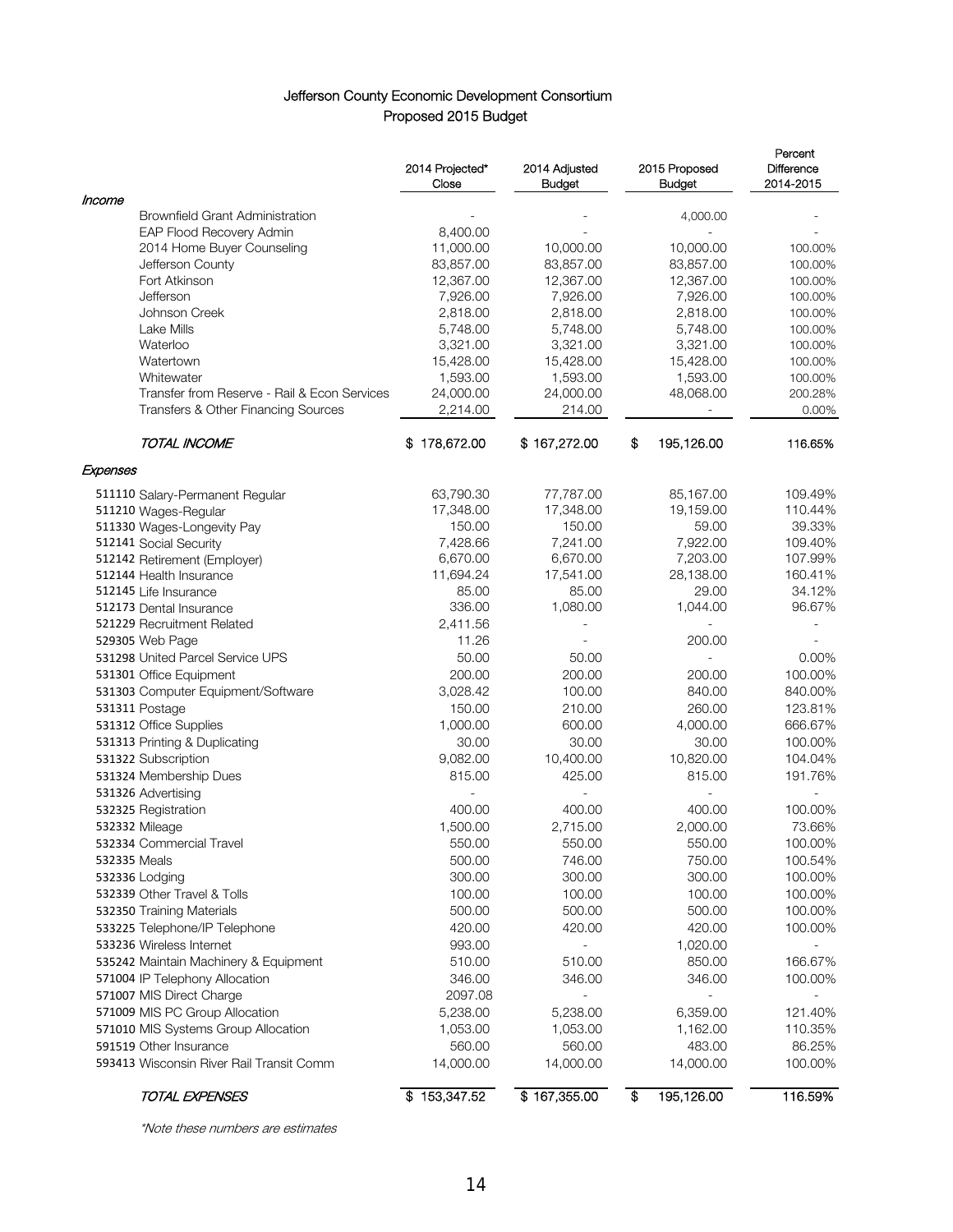

| Action            | Presentation<br><b>Future Review</b>                                                                                                                                                                                                              |
|-------------------|---------------------------------------------------------------------------------------------------------------------------------------------------------------------------------------------------------------------------------------------------|
| Date:             | July 9, 2014                                                                                                                                                                                                                                      |
| Point of Contact: | Genevieve Borich<br><b>JCEDC Executive Director</b>                                                                                                                                                                                               |
| Agenda Item:      | X.A                                                                                                                                                                                                                                               |
| Respective Issue: | Long-term Strategic Discussion for JCEDC                                                                                                                                                                                                          |
|                   | A presentation will be made overviewing JCEDC's financial position through 2018.<br>This will include a summary of a projection of existing income and expenditure<br>commitments and also options for future diversified income and programming. |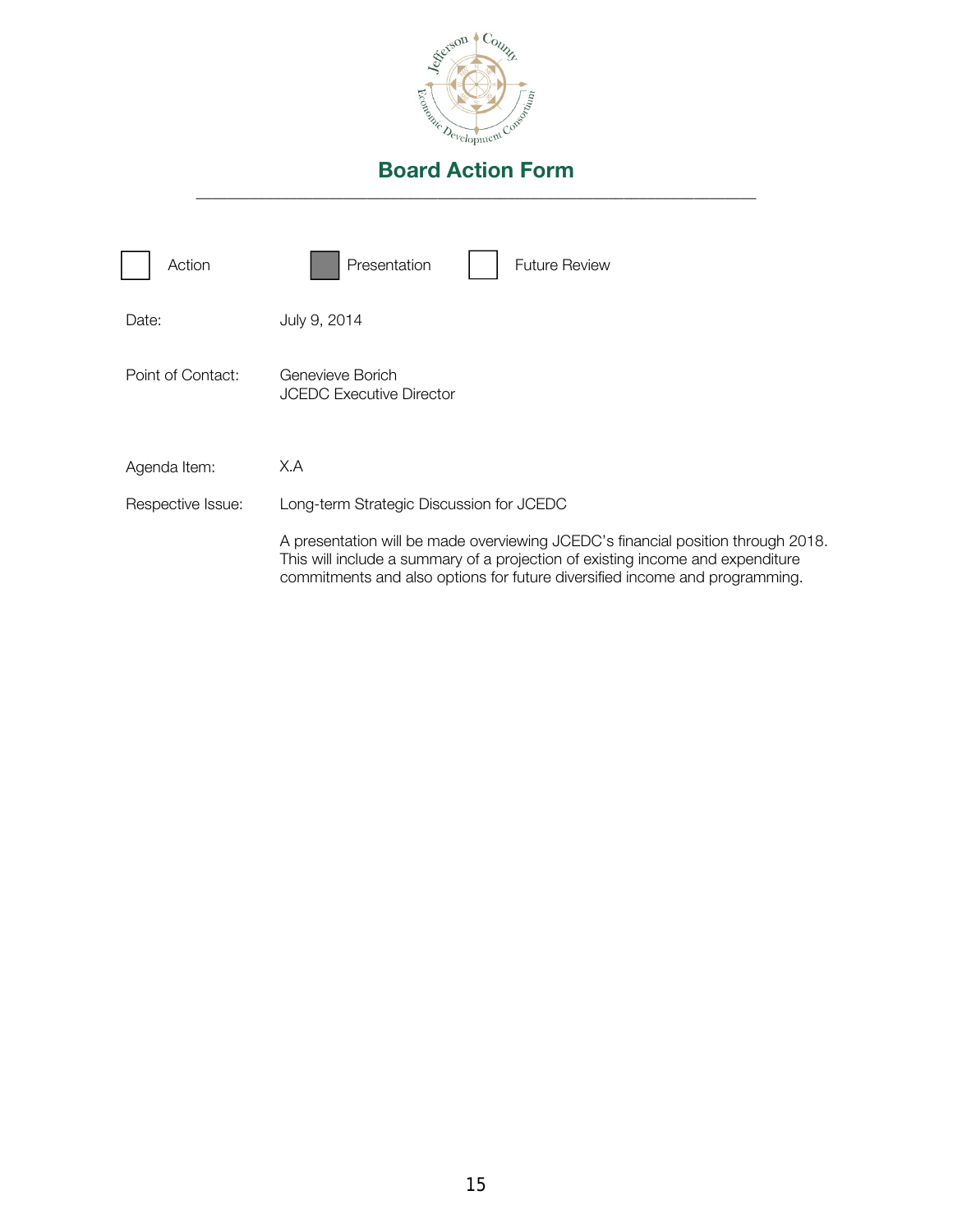### JCEDC Budget Projection - Retain Status Quo Programming, Resources

| Description                         | Aduisted 2014<br><b>Budget</b> | Proposed 2015<br><b>Budget</b> | Projected 2016<br><b>Budget</b> | Projected 2017<br><b>Budget</b> | Projected 2018<br><b>Budget</b> |
|-------------------------------------|--------------------------------|--------------------------------|---------------------------------|---------------------------------|---------------------------------|
|                                     |                                |                                |                                 |                                 |                                 |
| Reserve Transfer                    | (24,000.00)                    | (39, 464.00)                   | (41,037.63)                     | (49,316.11)                     | (54,049.45)                     |
| <b>Grant Administration</b>         | (8,400.00)                     | (14,000.00)                    | (16,700.00)                     |                                 |                                 |
| 2014 Home Buyer Counseling          | (10,000.00)                    | (10,000.00)                    | (10,000.00)                     | (10,000.00)                     | (10,000.00)                     |
| Jefferson County                    | (83, 857.00)                   | (83, 857.00)                   | (83, 857.00)                    | (83, 857.00)                    | (83, 857.00)                    |
| Fort Atkinson                       | (12,367.00)                    | (12, 367.00)                   | (12, 367.00)                    | (12,367.00)                     | (12, 367, 00)                   |
| Jefferson                           | (7,926.00)                     | (7,926.00)                     | (7,926.00)                      | (7,926.00)                      | (7,926.00)                      |
| Johnson Creek                       | (2,818.00)                     | (2,818.00)                     | (2,818.00)                      | (2,818.00)                      | (2,818.00)                      |
| Lake Mills                          | (5,748.00)                     | (5,748.00)                     | (5,748.00)                      | (5,748.00)                      | (5,748.00)                      |
| Waterloo                            | (3,321.00)                     | (3,321.00)                     | (3,321.00)                      | (3,321.00)                      | (3,321.00)                      |
| Watertown                           | (15, 428.00)                   | (15, 428.00)                   | (15, 428.00)                    | (15, 428.00)                    | (15, 428.00)                    |
| Whitewater                          | (1,593.00)                     | (1,593.00)                     | (1,593.00)                      | (1,593.00)                      | (1,593.00)                      |
| Transfers & Other Financing Sources | (2,214.00)                     |                                |                                 |                                 |                                 |
| Revenue Totals                      | (177, 672.00)                  | (196, 522.00)                  | (200.795.63)                    | (192,374.11)                    | (197,107.45)                    |

|                                            | Adujsted 2014 | Proposed 2015 | Projected 2016 | Projected 2017 | Projected 2018 |
|--------------------------------------------|---------------|---------------|----------------|----------------|----------------|
| Description                                | <b>Budget</b> | <b>Budget</b> | <b>Budget</b>  | <b>Budget</b>  | <b>Budget</b>  |
| Salary-Permanent Regular                   | 63,790.30     | 85,167.00     | 87,722.01      | 90,353.67      | 93,064.28      |
| Wages-Regular                              | 17,348.00     | 19,159.00     | 19,733.77      | 20,325.78      | 20,935.56      |
| Wages-Longevity Pay                        | 150.00        | 59.00         | 60.77          | 62.59          | 64.47          |
| Social Security                            | 7,428.66      | 7,922.00      | 8,159.66       | 8,404.45       | 8,656.58       |
| Retirement (Employer)                      | 6,670.00      | 7,203.00      | 7,419.09       | 7,641.66       | 7,870.91       |
| Health Insurance                           | 11,694.24     | 28,138.00     | 28,982.14      | 29,851.60      | 30,747.15      |
| Life Insurance                             | 85.00         | 29.00         | 29.87          | 30.77          | 31.69          |
| Dental Insurance                           | 336.00        | 1,044.00      | 1,075.32       | 1,107.58       | 1,140.81       |
| <b>Recruitment Related</b>                 | 2,411.56      |               |                |                |                |
| Web Page                                   | 11.26         |               |                |                |                |
| United Parcel Service UPS                  | 50.00         | 50.00         | 50.00          | 50.00          | 50.00          |
| <b>Office Equipment</b>                    | 200.00        | 200.00        | 200.00         | 200.00         | 200.00         |
| Computer Equipment/Software                | 3,028.42      | 840.00        | 840.00         | 840.00         | 840.00         |
| Postage                                    | 150.00        | 210.00        | 210.00         | 210.00         | 210.00         |
| <b>Office Supplies</b>                     | 1,000.00      | 5,500.00      | 3,400.00       | 1,500.00       | 1,500.00       |
| Printing & Duplicating                     | 30.00         | 30.00         | 30.00          | 30.00          | 30.00          |
| Subscription                               | 9,082.00      | 10,820.00     | 7,017.00       | 900.00         | 900.00         |
| Membership Dues                            | 425.00        | 915.00        | 915.00         | 915.00         | 915.00         |
| Advertising                                |               |               |                |                |                |
| Registration                               | 400.00        | 400.00        | 400.00         | 400.00         | 400.00         |
| Mileage                                    | 1,500.00      | 2,000.00      | 2,715.00       | 2,715.00       | 2,715.00       |
| <b>Commercial Travel</b>                   | 550.00        | 550.00        | 5,550.00       | 550.00         | 550.00         |
| Meals                                      | 500.00        | 746.00        | 746.00         | 746.00         | 746.00         |
| Lodging                                    | 300.00        | 300.00        | 300.00         | 300.00         | 300.00         |
| Other Travel & Tolls                       | 100.00        | 100.00        | 100.00         | 100.00         | 100.00         |
| <b>Training Materials</b>                  | 500.00        | 500.00        | 500.00         | 500.00         | 500.00         |
| Telephone/IP Telephone                     | 420.00        | 420.00        | 420.00         | 420.00         | 420.00         |
| Wireless Internet                          | 993.00        | 1,020.00      | 1,020.00       | 1,020.00       | 1,020.00       |
| Maintain Machinery & Equipment             | 510.00        | 850.00        | 850.00         | 850.00         | 850.00         |
| IP Telephony Allocation                    | 346.00        | 346.00        | 346.00         | 346.00         | 346.00         |
| <b>MIS Direct Charge</b>                   | 2,097.00      |               | u,             | ä,             |                |
| MIS PC Group Allocation                    | 5,238.00      | 6,359.00      | 6,359.00       | 6,359.00       | 6,359.00       |
| MIS Systems Group Allocation               | 1,053.00      | 1,162.00      | 1,162.00       | 1,162.00       | 1,162.00       |
| Other Insurance                            | 560.00        | 483.00        | 483.00         | 483.00         | 483.00         |
| Wisconsin River Rail Transit Comm          | 14,000.00     | 14,000.00     | 14,000.00      | 14,000.00      | 14,000.00      |
| <b>Expenditure Totals</b>                  | 152,957.44    | 196,522.00    | 200,795.63     | 192,374.11     | 197,107.45     |
|                                            |               |               |                |                |                |
| Net Operating Cost without Reserve or Rail | (14, 714.56)  | 25,464.00     | 27,037.63      | 35,316.11      | 40,049.45      |
| Adjusted Net Cost with Reserve             | (24, 714.56)  | 0.00          | 0.00           | (0.00)         |                |
| <b>OPERATING RESERVE</b>                   | 223,660.00    | 220,374.56    | 176,910.56     | 131,872.93     | 78,556.83      |

| with Remaining Reserve         | \$220,374.56 | \$176,910,56 | \$131,872,93 | \$78,556.83 | \$20,507.37 |
|--------------------------------|--------------|--------------|--------------|-------------|-------------|
| Total Business Unit            |              |              |              |             |             |
| COMMITTED VACATION             | (4,000.00)   | (4,000.00)   | (4,000.00)   | (4,000.00)  | (4,000.00)  |
| OPERATING RESERVE SPENT        | (24,000.00)  | (39, 464.00) | (41,037.63)  | (49,316.11) | (54,049.45) |
| OPERATING RESERVE              | 223,660,00   | 220.374.56   | 176,910.56   | 131.872.93  | 78,556.83   |
| Adjusted Net Cost with Reserve | (24, 714.56) | $0.00 -$     | 0.00         | (0.00)      |             |